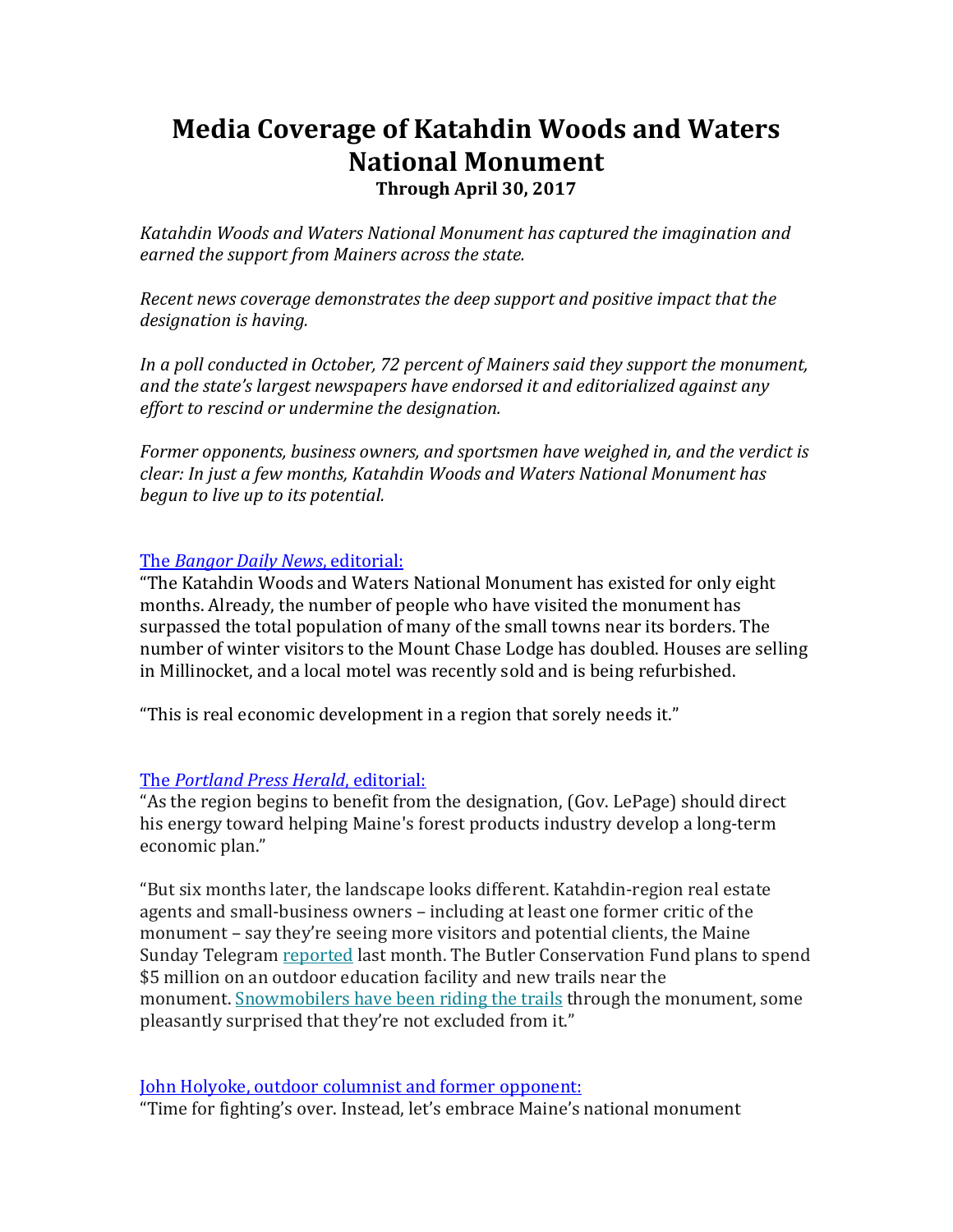"As an early opponent of a much larger, much more divisive attempt to turn much of the north woods of Maine into a national park, I came to appreciate the (eventual) course that Quimby took, turning the national park/national monument effort over to her son, Lucas St. Clair, and allowing him to mend relationships that seemed beyond repair.

"St. Clair won over many other opponents, one cup of coffee at a time, and convinced many of us that a national park or monument in the area east of Baxter State Park was not only a fitting use of the land that his mother had bought, but would live up to the grand tradition of the nation's national park system — among the greatest gifts to the American people that have ever been created."

## The *[Bangor Daily News](http://bangordailynews.com/2017/03/23/opinion/editorials/the-katahdin-monument-is-a-great-addition-to-maine-lepage-should-stop-fighting-it/)*, editorial:

"The Katahdin monument is a great addition to Maine. (Gov.) LePage should stop fighting it."

"People are investing in the Katahdin area, something his administration failed to deliver. Local residents and businesses don't want that investment to go away.

"If LePage really wants to help the region, he'll work with local leaders to attract more businesses and jobs to the region, not try to kill its one new economic bright spot."

## Alan Caron, columnist, *[Portland Press Herald](http://www.pressherald.com/2017/04/30/alan-caron-when-it-comes-to-our-national-monument-lepage-is-lost-in-the-woods/)*:

"Here's a better way to spend your time, governor: Pay attention to what Maine people outside your small circle are saying. Visit the people in the region who are actually coming up with new ideas and building the foundations of a new rural economy. They'll tell you that there's room enough in the northern forests for both traditional uses and new ideas."

## [David Farmer, columnist,](http://davidfarmer.bangordailynews.com/2017/04/26/republicans/lepage-tries-to-steal-your-land/) *Bangor Daily News*:

"Not content with taking food away from hungry kids or health care away from the sick and the elderly, Gov. Paul LePage has now set his sights on taking public lands away from everyone.

"LePage will [travel next week to Washington, D.C.](http://bangordailynews.com/2017/02/22/outdoors/lepage-to-trump-rescind-north-woods-national-monument/), to testify at a kangaroo court of a hearing before the US House of Representative Committee on Natural Resources. There, he will continue to spread misinformation about the new Katahdin Woods and Waters National Monument."

[Yvon Chouinard, founder of Patagonia and a Maine native:](http://www.latimes.com/opinion/op-ed/la-oe-chouinard-federal-lands-20170309-story.html)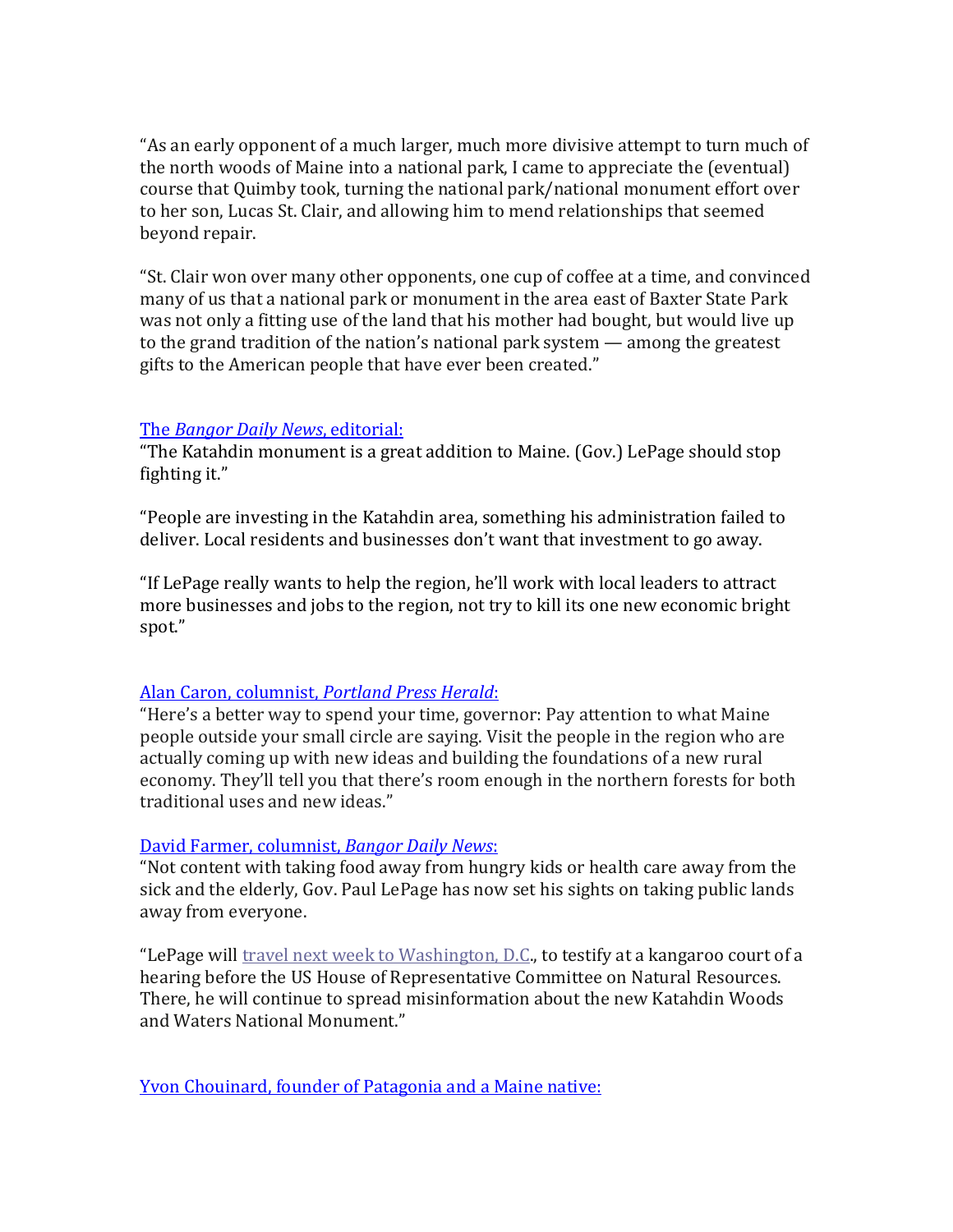"Rather than harness the power of public lands for maximum benefit, some politicians on the right — including Utah Gov. [Gary Herbert,](http://www.latimes.com/topic/politics-government/government/gary-herbert-PEPLT00007700-topic.html) Maine Gov. Paul [LePage](http://www.latimes.com/topic/politics-government/government/paul-lepage-PEPLT00007675-topic.html) and Sen. Lisa Murkowski (R-Alaska) — are trying to repeal laws that safeguard ecologically vulnerable landscapes."

#### [Theodore Roosevelt IV](http://bangordailynews.com/2017/04/11/opinion/contributors/teddy-roosevelt-would-have-had-high-hopes-for-north-woods-monument/?ref=mostReadBoxOpinion)

"Teddy Roosevelt would have had high hopes for North Woods monument"

#### [Gabriel Perkins, outdoorsmen and trail developer:](http://www.sunjournal.com/news/columns-analysis/2017/04/16/katahdin-national-monument-outstanding-gift/2111204)

"Snowmobiles are allowed on monument land. As we've gone through this snowmobile season, there's been no loss of access; the National Park Service cooperated with local snowmobile clubs in redecking some snowmobile bridges.

"The same is true for hunting. Some sportsmen claimed that the monument would cut off access for hunting. That just hasn't happened.

"By creating the national monument, access for these traditional activities has been permanently protected. There is also cross country skiing, hiking, mountain biking, canoeing and fishing. All open to the public. All free."

#### [Matt Polstein, business owner:](http://bangordailynews.com/2017/04/29/opinion/my-katahdin-area-business-is-booming-thanks-to-maines-new-national-monument/)

"The monument breathed new life into our fall and drove a 33 percent year-overyear increase in revenue at the River Drivers restaurant as day and overnight visitation to the region grew. It proved to be a good warmup for this past winter when our overall business, driven by snowmobiling, grew 61 percent, easily passing our best winter ever."

#### [Terry Hill, business owner:](https://bangordailynews.com/2017/02/12/opinion/contributors/the-katahdin-monument-has-already-created-opportunities-for-my-small-business/?ref=moreInopinion)

"The [Katahdin Woods and Waters National Monument](https://www.google.com/url?q=https://www.nps.gov/kaww/&sa=D&ust=1486742341351000&usg=AFQjCNHs6Ed4iFsObBYKXpI0-_3HItsnVw) is already spurring small business growth and helping the Katahdin region heal.

"As the owners of Shin Pond Village, my husband Craig and I can attest to the monument's positive economic impact. In September and October, we got our first real glimpse at what a monument can mean for nearby businesses and communities. More people than ever were calling us to ask about the monument and book space with us and spend dollars that flow through our small business into those of our neighbors and our community."

## **Background:**

[Critical Insights:](http://www.nrcm.org/wp-content/uploads/2016/10/CriticalInsightsFall2016Survey-1.pdf) 72 percent of Mainers support Katahdin Woods and Waters National Monument.